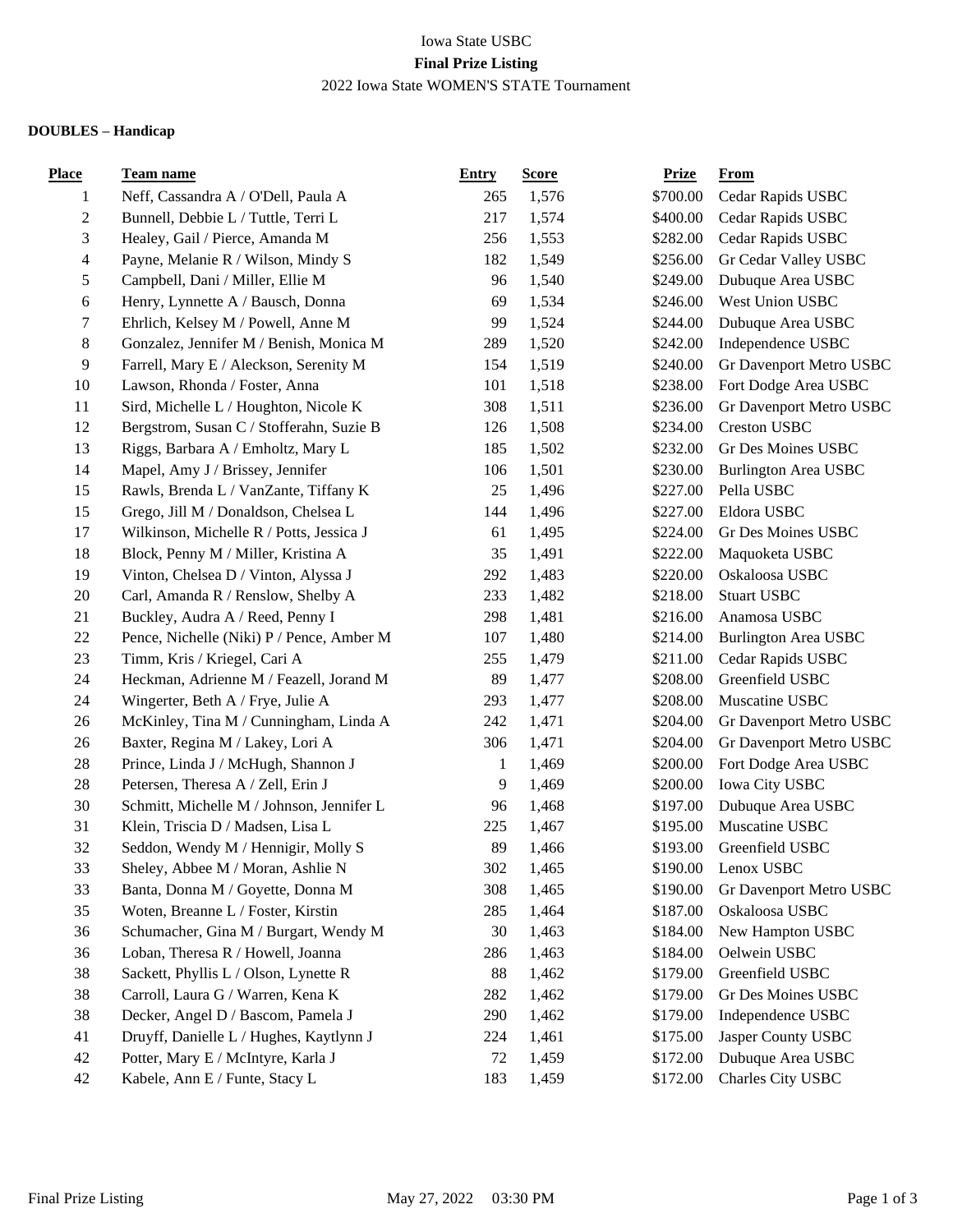# Iowa State USBC **Final Prize Listing** 2022 Iowa State WOMEN'S STATE Tournament

# **DOUBLES – Handicap**

| <b>Place</b> | <b>Team name</b>                               | <b>Entry</b> | <b>Score</b> | <b>Prize</b> | <b>From</b>                 |
|--------------|------------------------------------------------|--------------|--------------|--------------|-----------------------------|
| 44           | Hendricks, Julie A / Tokheim, Judy A           | 113          | 1,458        | \$169.00     | Humboldt Iowa USBC          |
| 45           | Mc Cormick, Julie M / Burns, June R            | 91           | 1,455        | \$167.00     | Cedar Rapids USBC           |
| 46           | Mclaughlin, Nicole M / Kramer, Marlee L        | 110          | 1,454        | \$164.00     | Dubuque Area USBC           |
| 46           | VanBennekom, Audra / Ballard, Stephanie J      | 258          | 1,454        | \$164.00     | Cedar Rapids USBC           |
| 48           | Gragg, Nicole M / Palmer, Bailey E             | 285          | 1,452        | \$161.00     | Oskaloosa USBC              |
| 49           | Slingluff, Leah S / Buffington, Darci L        | 45           | 1,451        | \$158.00     | Marshalltown Area USBC      |
| 49           | Raymer, Abigail J / Walker, Rebecca M          | 167          | 1,451        | \$158.00     | <b>Council Bluffs USBC</b>  |
| 51           | Raabe, Shirley / Hawley-Grimes, Tina L         | 92           | 1,450        | \$154.00     | Cedar Rapids USBC           |
| 51           | Dilks, Kay C / Montgomery, Charlene            | 105          | 1,450        | \$154.00     | Gr Des Moines USBC          |
| 53           | Kress, Annette M / Reidy, Kristi A             | 17           | 1,449        | \$149.00     | Independence USBC           |
| 53           | Dietrich, Jessica L / Kirkus, Kristy L         | 31           | 1,449        | \$149.00     | New Hampton USBC            |
| 53           | Miller, Lisa L / Schlatter, Teresa L           | 82           | 1,449        | \$149.00     | Sumner USBC                 |
| 56           | Howell, Joanna / Christensen, Kelli S          | 157          | 1,448        | \$144.00     | Oelwein USBC                |
| 56           | Roe, Cheryl A / Steele, Gena R                 | 267          | 1,448        | \$144.00     | Cedar Rapids USBC           |
| 58           | Weber, Barb J / Vogt, Molly M                  | 100          | 1,447        | \$139.00     | Dubuque Area USBC           |
| 58           | Lindsey, Virginia / Phelps, Shelly             | 184          | 1,447        | \$139.00     | Cedar Rapids USBC           |
| 58           | Sauter, Judy K / Robertson, Diana L            | 269          | 1,447        | \$139.00     | Cedar Rapids USBC           |
| 61           | Thompson, Diane D / Thielen, Vicki J           | 22           | 1,445        | \$134.00     | Manning USBC                |
| 61           | Goddard, Carol J / Renz, Barbara L             | 140          | 1,445        | \$134.00     | Charles City USBC           |
| 63           | Parker, Linda R / Williams-Hernandez, Brandy K | 12           | 1,443        | \$131.00     | Ottumwa Area USBC           |
| 64           | Shepherd, Erika S / Ockerman, Angie D          | 235          | 1,442        | \$129.00     | Gr Des Moines USBC          |
| 65           | Wisco, Olivia O / Strohbehn, Jenna J           | 35           | 1,441        | \$124.00     | Maquoketa USBC              |
| 65           | Digman, Sarah A / Brothers, Heather L          | 64           | 1,441        | \$124.00     | Dubuque Area USBC           |
| 65           | Blomberg, Cindy J / Schminke, Lori A           | 204          | 1,441        | \$124.00     | Ames Area USBC              |
| 65           | Clemens, Mariah / Clemens, Amber M             | 274          | 1,441        | \$124.00     | Muscatine USBC              |
| 69           | Roberts, Rhonda G / Steele, Shelly A           | 146          | 1,438        | \$118.00     | Gr Cedar Valley USBC        |
| 69           | Pullman, Veronica L / Marvin, Sharon L         | 148          | 1,438        | \$118.00     | Clarke & Decatur USBC       |
| 71           | Stevens, Tera R / Bushore, Cindi K             | 178          | 1,437        | \$115.00     | Ames Area USBC              |
| 72           | Liesveld, Jill / Bowen, Stacy M                | 164          | 1,435        | \$111.00     | Iowa City USBC              |
| 72           | Ridenour, Alesia M / Ebrecht, Tina M           | 211          | 1,435        | \$111.00     | Ames Area USBC              |
| 72           | West, Bonnie J / Howard, Megan                 | 237          | 1,435        | \$111.00     | Oelwein USBC                |
| 75           | Barnes, Kimberly K / Kuhnle, Karen             | 256          | 1,434        | \$107.00     | Cedar Rapids USBC           |
| 76           | Rusbult, Dorma J / Grieder, Susan K            | 260          | 1,433        | \$105.00     | Cedar Rapids USBC           |
| 77           | Shakespeare, Patrice A / Wardenburg, Bonnie J  | 93           | 1,432        | \$102.00     | Cedar Rapids USBC           |
| 77           | Jordan, Sandra K / Fredregill, Janet M         | 223          | 1,432        | \$102.00     | Gr Des Moines USBC          |
| 79           | Budzyn, Amanda E / Marshall, Dian K            | 119          | 1,431        | \$98.00      | <b>Burlington Area USBC</b> |
| 79           | Vashaw, Kelci J / Bushore, Alexandra M         | 177          | 1,431        | \$98.00      | Ames Area USBC              |
| 81           | Bales, Kelsey / Ott, Jacque L                  | 121          | 1,430        | \$94.00      | <b>Burlington Area USBC</b> |
| 81           | Theil, Debbie L / Holmes, Linda E              | 153          | 1,430        | \$94.00      | Gr Davenport Metro USBC     |
| 83           | Taylor, Kayla M / Michalski, Michelle M        | 97           | 1,428        | \$90.00      | Dubuque Area USBC           |
| 83           | Schrieber, Sandra K / Faber, Kimberly S        | 244          | 1,428        | \$90.00      | Laurens USBC                |